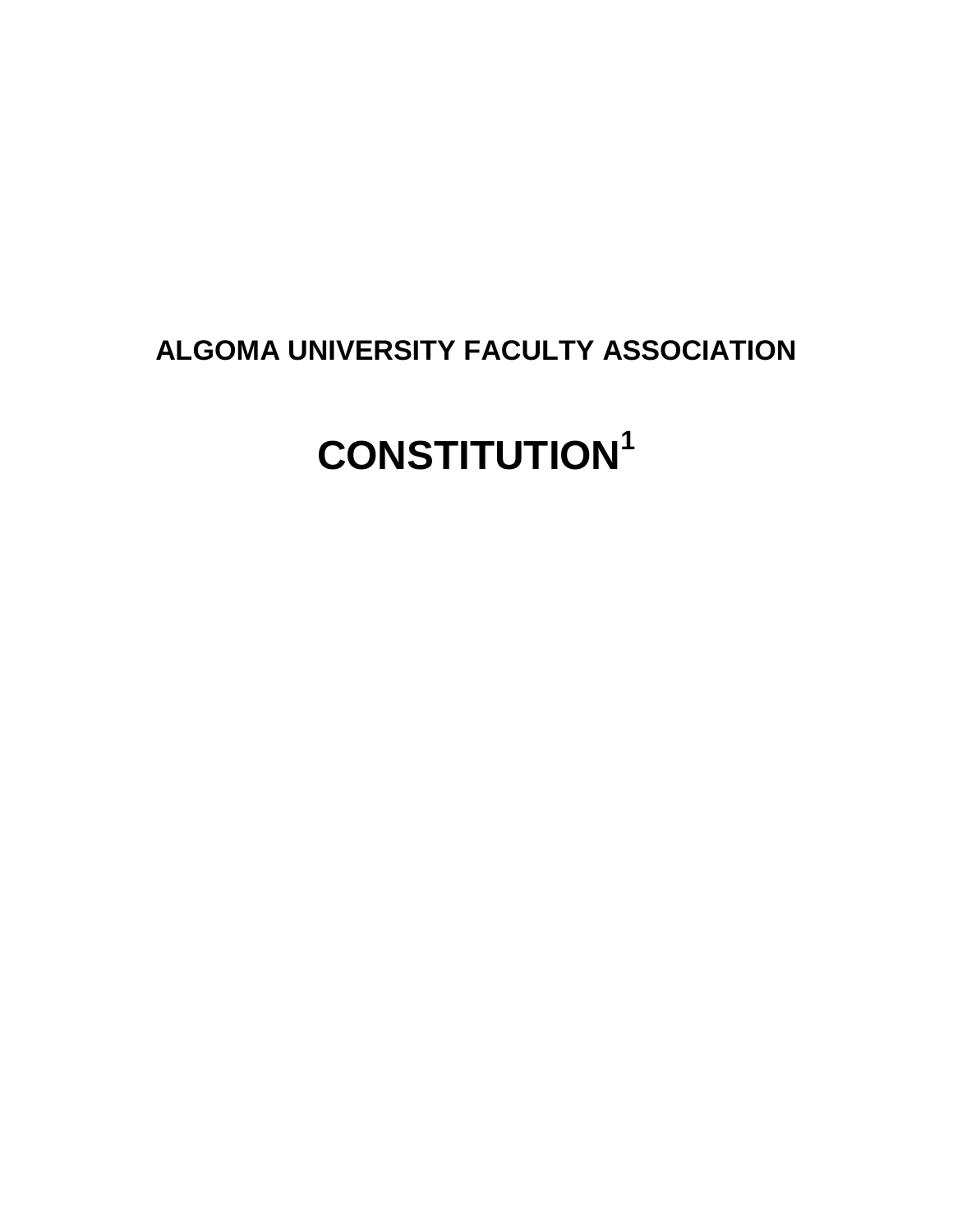# **Contents**

| Article 1: Name                                 | 3              |
|-------------------------------------------------|----------------|
| Article 2: Purpose                              | 3              |
| Article 3: Membership                           | 3              |
| Article 4: Election of the Executive            | $\overline{4}$ |
| Article 5: Executive Committee                  | 5              |
| Article 6: Duties of the Executive              | 5              |
| Article 7: Removal of Members of the Executive  | 8              |
| Article 8: Officers and Standing Committees     | 9              |
| Article 9: Meetings and Ratification            | 11             |
| Article 10: Amendments                          | 12             |
| Article 11: Dues and Fees                       | 12             |
| Article 12: Voting and Parliamentary Procedures | 13             |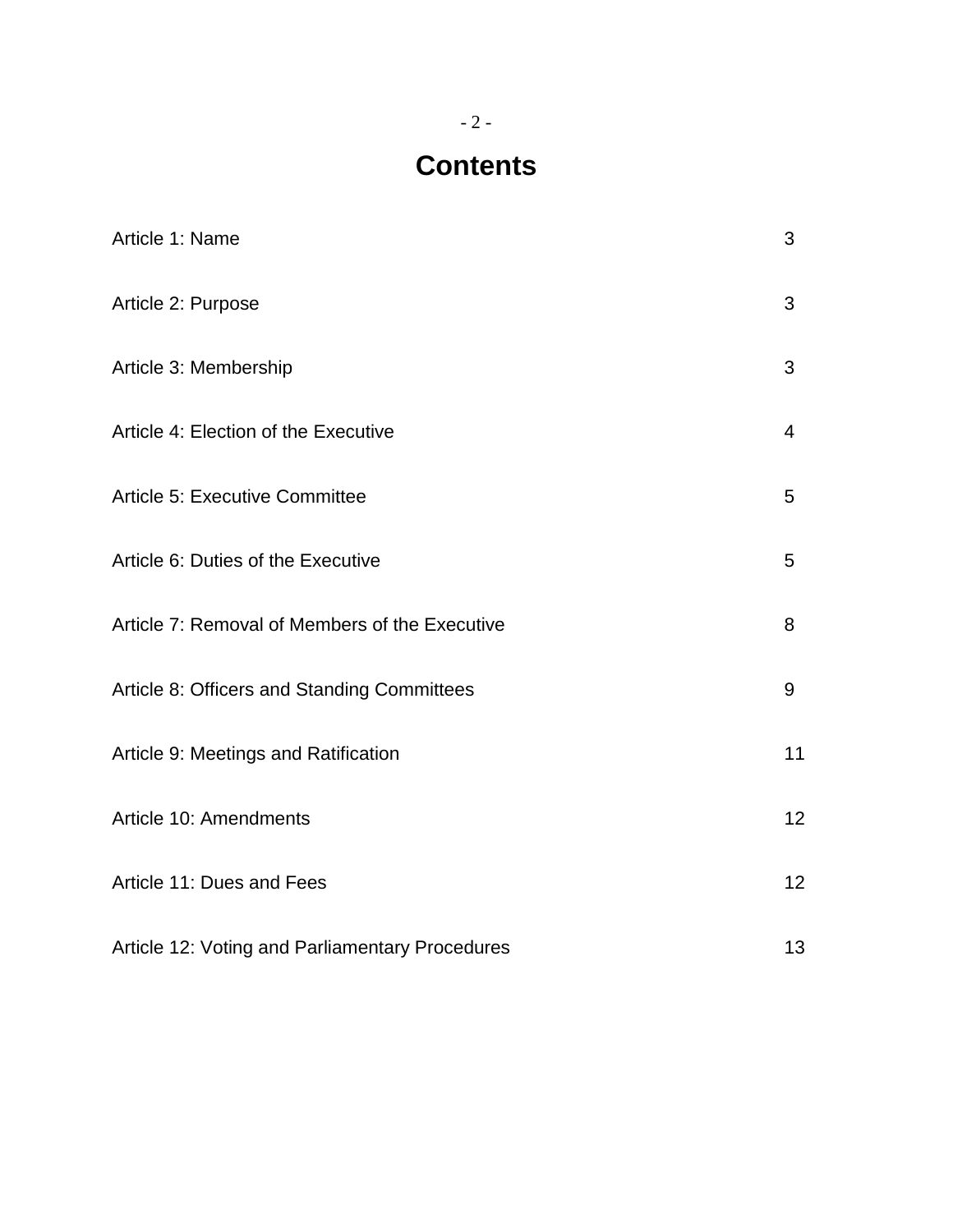### **Article 1: Name**

The name of the Association shall be "The Algoma University Faculty Association," hereinafter referred to as the Association.

## **Article 2: Purpose**

The Association shall have the purpose of advancing teaching, scholarship and research in the University, of maintaining and improving the interests, working conditions and general welfare of the faculty, and, in affiliation with the Canadian Association of University Teachers (CAUT), the Ontario Confederation of University Faculty Associations (OCUFA), and the National Union of Canadian Association of University Teachers (NUCAUT), of contributing to the advancement of the Canadian university community.

Specifically it shall have the purpose (a) of regulating the employment relations between the University and the Academic Staff and (b) of acting as the bargaining agent of the Academic Staff with respect to all matters affecting the Academic Staff, the primary purpose being to engage in collective bargaining to regulate and improve the conditions of employment.

The Association shall be affiliated with CAUT, OCUFA, and NUCAUT.

### **Article 3: Membership**

(a) All Academic Staff, including professional librarians employed by the University, shall be eligible for membership in the Association, excluding the University President, the Academic Vice-President, the Academic Dean, the University Librarian, and other persons coming within the definitions set out in section 1 (3) of the Ontario *Labour Relations Act*, 1995 (S.O. 1995, c. 232), as amended from time to time, that is anyone who "exercises managerial functions or is employed in a confidential capacity in matters relating to labour relations."

(b) Membership in the Association shall include membership in CAUT, OCUFA, and NUCAUT.

(c) The Executive Committee of the Association is empowered to negotiate with the University an arrangement whereby dues are deducted from members' paycheques.

(d) Members may resign from the Association at any time but must pay Association (union) dues.

(e) For purposes of participation in Association activities and governance, part-time members shall be considered members of the Association for 1 calendar year from the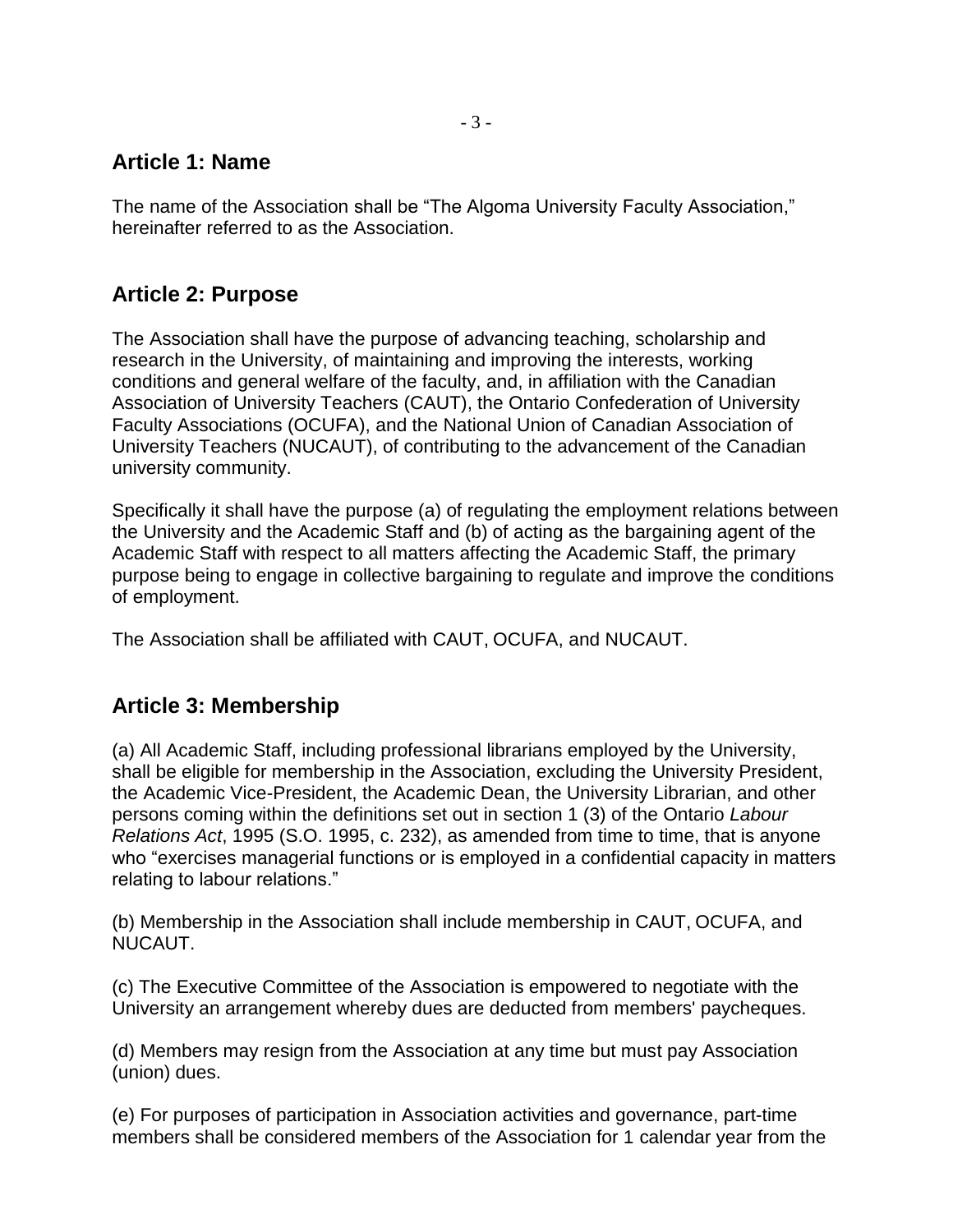contract-end date of their last employment contract at the University, or the expiration of any seniority rights they may have accrued, whichever comes last.

#### **Article 4: Election of the Executive**

(a) The elected officers of the Association shall be the President, the Vice-President, the Secretary, and the Treasurer. The aforementioned members, together with the immediate Past President, shall constitute the Executive or Executive Committee of the Association.

(b) All members in good standing are eligible to stand for any of the elected positions on the Executive.The election of the new executive will take place during the Annual General Meeting each year, and the new executive will take office officially July 1 of each year. The term of office for elected executive officers shall be one year. All elected members of the Executive Committee are eligible for re-election.

#### **The Motion:**

(ii) The executive of the AUFA moves that Article 4 (c) of the AUFA be revised as indicated below:

(c) A Nominating Committee shall be appointed by the Executive on or before February 15th of each year with the power to solicit nominations for each office. The Nominating Committee shall consist of three members in good standing of the Association, one being the Past President of the Association, who shall chair the Committee. If the Past President is not able to chair this Committee, the Executive will appoint another member of the Association to do so.

(d) The Nominating Committee shall place on the official slate of candidates the names of any members who are nominated in writing more than ten (10) working days in advance of the Annual General Meeting by three (3) other members, provided the nominees give their written consent to be candidates. The chair of the Nominating Committee will circulate by email a Nomination Form at least four weeks (28 days) before the Annual General Meeting, and this form shall be used by members seeking to submit nominations. Nomination Forms must be submitted to the Chair of the Nominating Committee.

(e) Five (5) working days prior to the date of the Annual General Meeting, the names of all nominees shall be sent to all members. In the event that no nomination has been circulated by the Nominating Committee with respect to an executive position(s), nominations may be made from the floor during the Annual General Meeting with respect to the executive position(s) in question.

(f) Elections, if necessary, shall be conducted by secret ballot and shall generally proceed in the following order: President, Vice President, Secretary, and Treasurer. In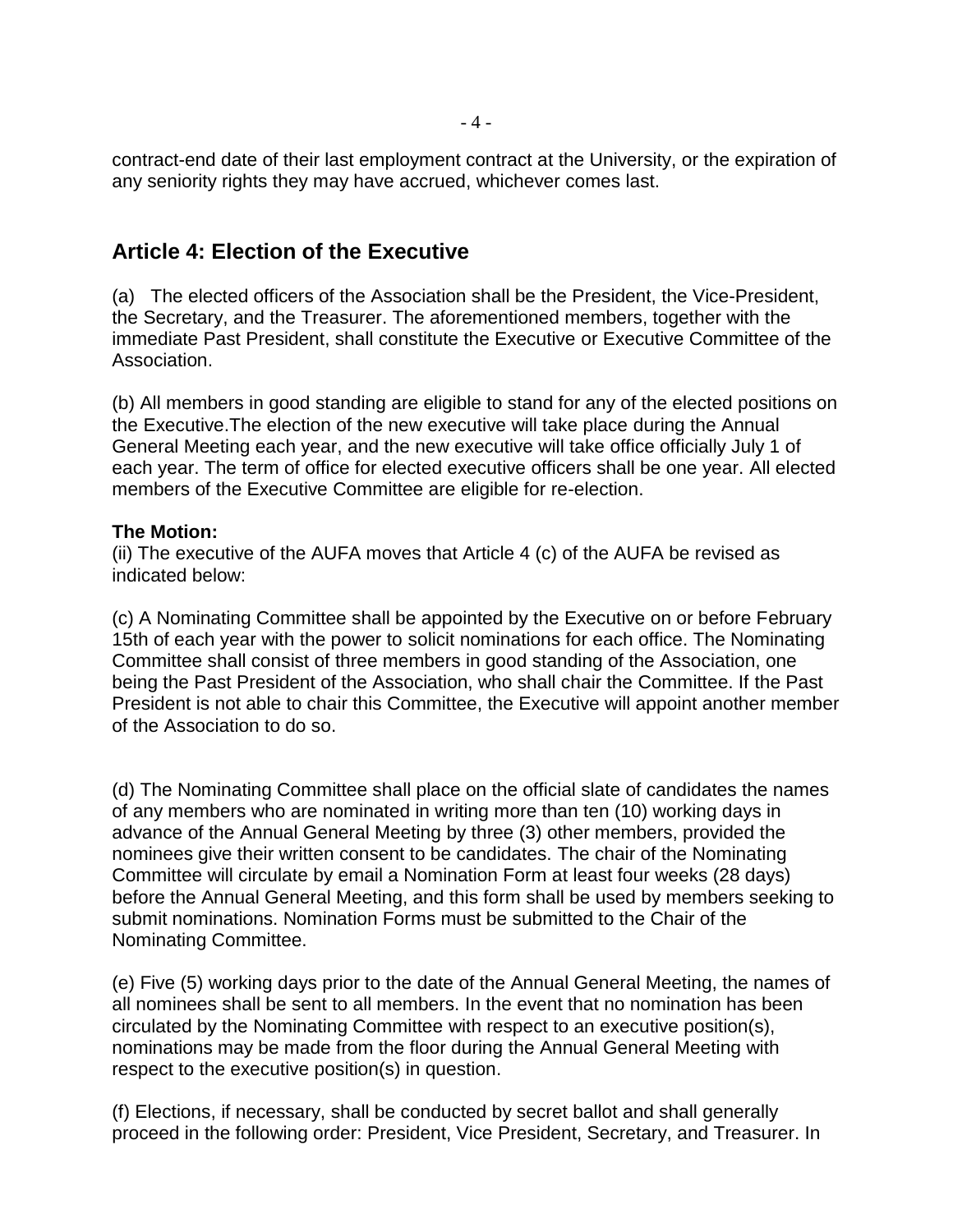all cases, the candidate receiving a majority of votes cast shall be elected to office. If more than two persons are nominated and no candidate receives a majority of votes cast, the person receiving the fewest votes shall be removed from the ballot and the process repeated until a candidate is elected. In the event of a tie, a full balloting of the membership shall be conducted by the Nominating Committee within 10 days of the Annual General Meeting at which these elections were conducted. Only members of the Association in good standing shall be entitled to vote.

(g) If at any time the office of the President should become vacant during a term of office, the Vice-President shall become President. If an office in the Executive other than that of the President should become vacant during a term of office, the Executive shall appoint a member in good standing to this office to serve until the expiration of that term of office.

## **Article 5: Executive Committee**

(a) It shall be the duty of the Executive to carry on the business of the Association as directed by the members and to investigate and report on matters of interest to the Association.

(b) As per Article 13:03 (a) of the FTCA the President of the Faculty Association "is not eligible to serve" on the Peer Review Committee (PRC).

(c) The AUFA Executive, their heirs, executors, and administrators and estates shall be indemnified and saved harmless out of the funds of AUFA pursuant to Section 80 of the *Corporations Act* (R.S.O. 1990, c. 38) as amended.

(d) The Executive will have at its disposal a disbursement the equivalent of a 9-credit stipend or overload to be distributed to any member(s) of the Executive for service on the AUFA Executive, as determined by the Executive. This sum will be in accordance with the AUFA collective agreement that defines the allotted sum per each 3 credits of overload stipend. [Moved here from Article 4; is 4(d) in current Constitution. Note that current and past practice is for the president of the AUFA to receive the 6-credit course relief or equivalent stipend that comes from the University via the FTCA. The 3-credit stipend that comes from the University for a part-time member goes to one of the parttime members of the AUFAE, and the 9-credit stipend mentioned in 5 [d] is divided equally among the other three members of the AUFAE.]

### **Article 6: Duties of the Executive**

(a) The President shall

i) Be the elected senior officer and a voting member of the Executive Committee;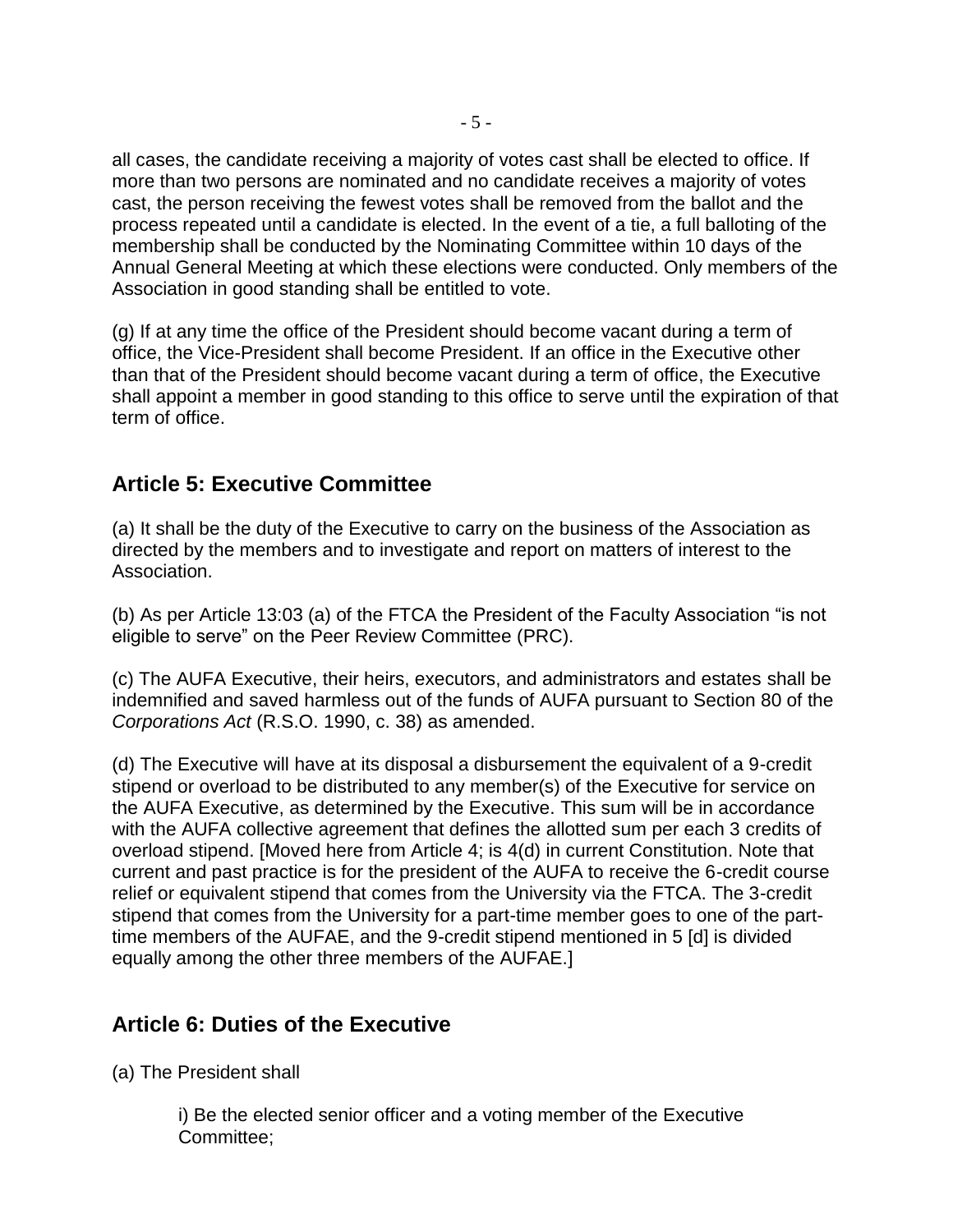ii) Be the spokesperson and correspondent for the Faculty Association;

iii) Be responsible for enforcing the by-laws and policies of the Association, for co-ordinating the work of all Association officers, and for insuring that all officers and members comply with the obligations and duties of their positions.

iv) Be responsible for meetings between the Association and the Administration of the University;

v) Call and chair all Association and Executive meetings, or designate other members in good standing to chair such meetings and/or to serve as parliamentarians;

vi) Represent the Faculty Association on the Joint Consultative Committee (JCC) and appoint one other member of the Executive also to sit also the JCC;

vii) Be an *ex-officio* member of all Association committees, except the Nominating Committee;

viii) Have the authority to appoint, on behalf of the Executive Committee, *ad hoc* committees to investigate matters of interest to the Association;

ix) Take initiatives for the good and welfare of the Association on any matters related to the Association, subject to the approval of the members, and have the right to look into any matter falling under the jurisdiction of the Association;

x) Be responsible for reviewing when requested the letters of offer received by candidates for positions at the University, or for delegating to other members of the Executive Committee this responsibility;

xi) With the Treasurer, co-sign all cheques drawn on the Association account;

xii) Attend CAUT meetings, or appoint a delegate to attend these meetings; and

xiii) Chair both the Full-Time and the Part-Time Collective Bargaining Committees.

#### (b) The Vice-President shall

i) Be an elected and voting member of the Executive Committee;

ii) Assist the President in the performance of his/her duties when requested, and replace the President in his/her absence, in which case the Vice-President shall exercise the full power of the President;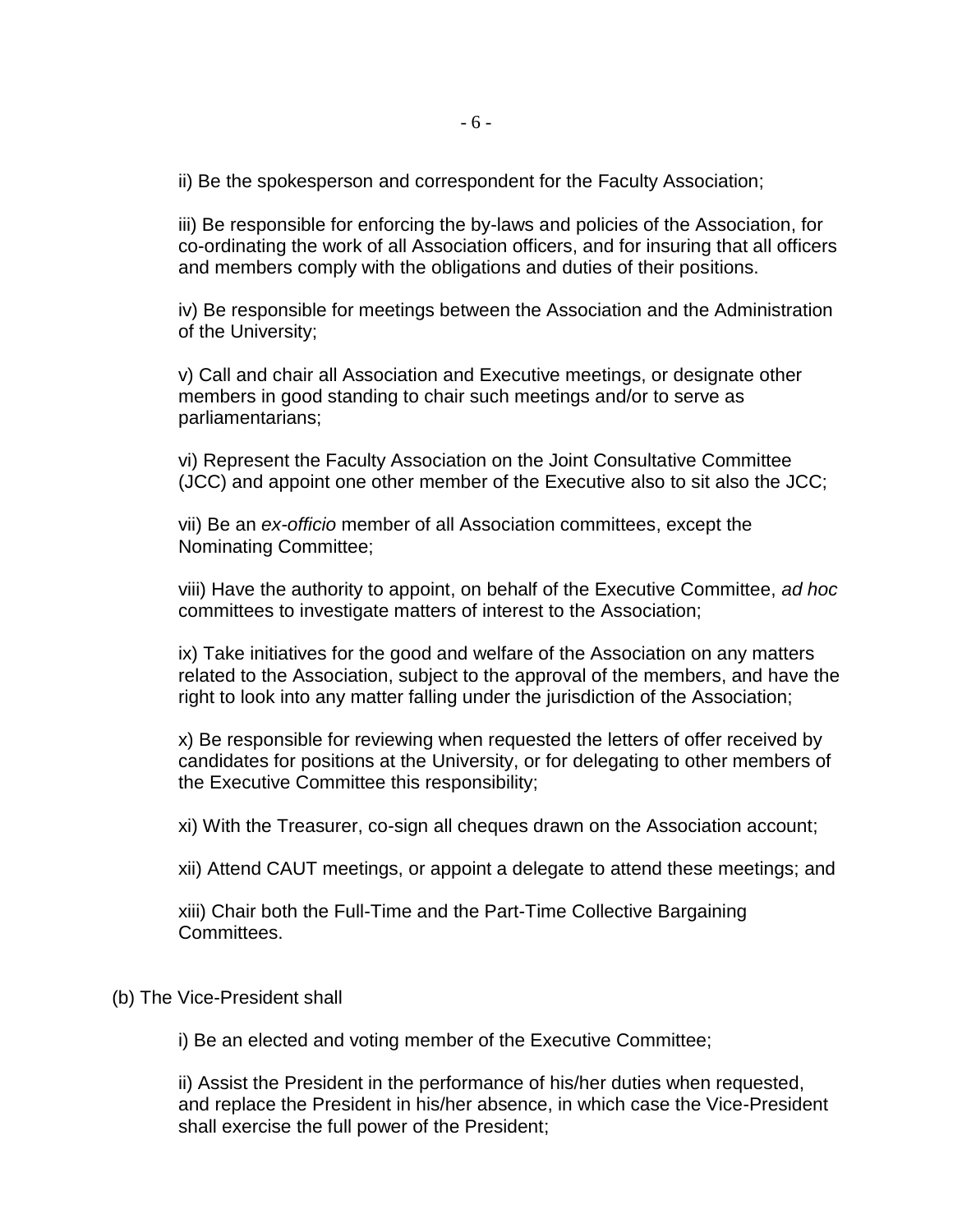iii) In the absence of the President, co-sign with the Treasurer all cheques drawn on the Association account;

iv) Oversee the handling of grievances and arbitrations;

v) In the event of a vacancy in the office of the President, become the President for the unexpired time in the term of office;

vi) Be responsible for meeting with candidates for full-time positions at the University during their interviews, or for delegating to other members of the Executive Committee or to members in good standing this responsibility; and

vi) Represent the Association at OCUFA Board meetings, unless another member of the Executive Committee agrees to do so.

(c) The Treasurer shall

i) Be an elected and voting member of the Executive Committee;

ii) Be entrusted with the funds of the Association, approve all cheques to be signed for expenses of the Association, deposit immediately all monies he/she receives on behalf of the Association, and co-sign all cheques with the President or, in his/her absence, the Vice-President;

iii) Be responsible for the bookkeeping records of the Association and for preparing and presenting financial reports to the executive or to the membership when requested to do so by the President;

iv) Monitor the monthly dues that the University collects on behalf of the AUFA and remits "monthly" to the Association no later than the  $10<sup>th</sup>$  day of the following month," as per the FTCA and the PTCA;

v) Be responsible for keeping track of the record supplied by Administration of the names and ranks of the members from whose salaries deductions have been made and the amount so deducted from every member's salary;

vi) Forward the mil rate payments to CAUT, OCUFA, NUCAUT, and other such associations of which the Association is a member; and

vii) Prepare a report for the fiscal year ending June 30th, which will be presented to the general membership at the first General Meeting each year during the Fall term. This Treasurer's Report shall include an externally audited income statement if such a statement has been mandated by a majority vote of the Association membership at a previous meeting, or if the Treasurer has been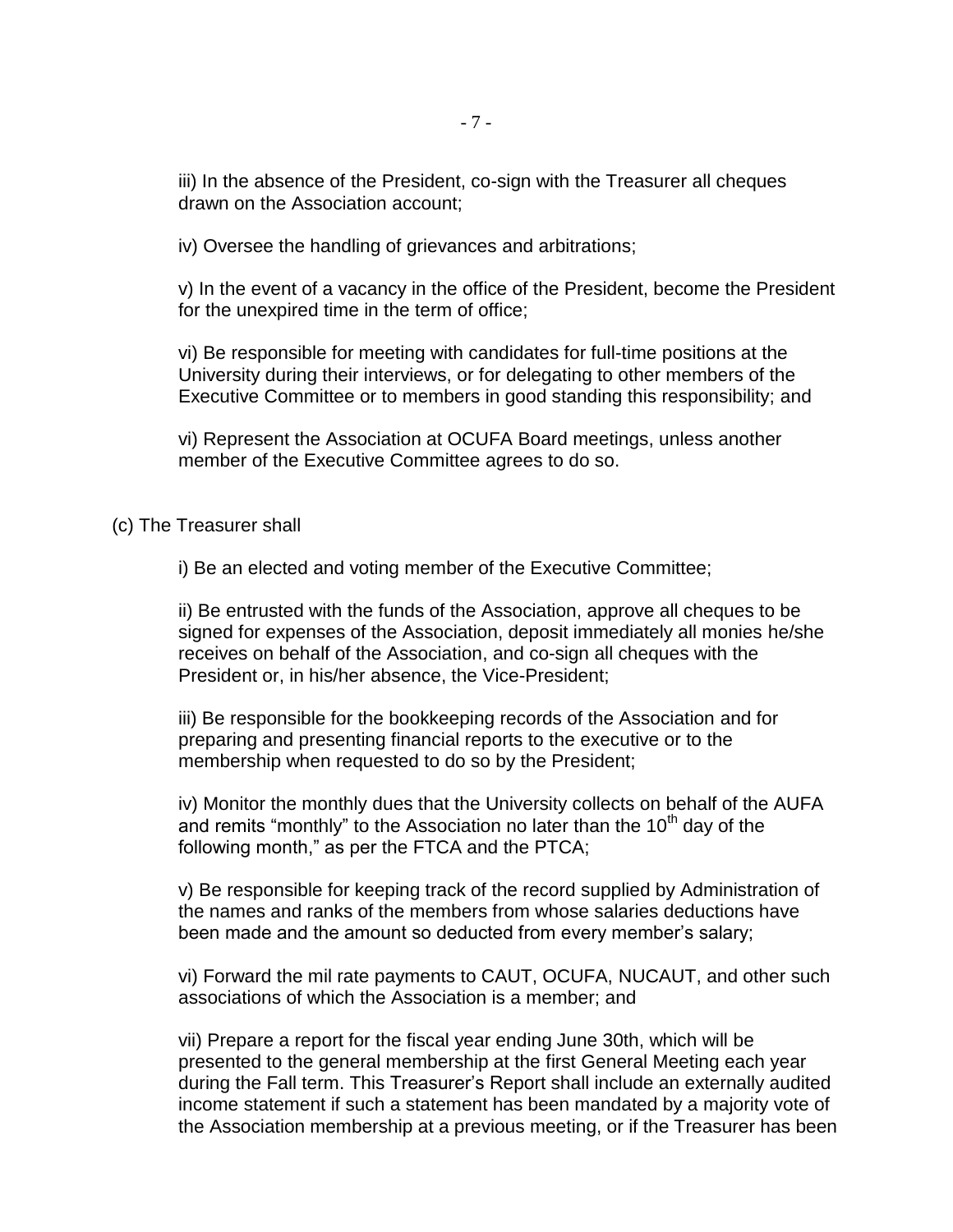directed to supply such a report by the President.

#### (d) The Secretary shall

i) Be an elected and voting member of the Executive Committee;

ii) Prepare and distribute notices of all general membership meetings at least 5 working days prior to such meetings;

iii) Keep minutes of Executive Committee meetings and the General Meetings;

iv) Keep an up-to-date list of the membership of the Association;

v) Submit, when requested or annually, up-to date contact information for the Executive Committee to CAUT, OCUFA, and NUCAUT; and

vi) Chair the Association's Communication Committee.

(e) The Past-President shall

i) Be a voting member of the Executive Committee;

ii) Provide advice and counsel to members of the Association and the Executive, based on his/her experience and knowledge of Association matters; and

iii) Chair the Nominating Committee.

(f) Any of the executive duties outlined above may be re-assigned, if a majority of the members of a given executive is in agreement about this re-assignment.

#### **Article 7: Removal of Members of the Executive**

(a) Any member of the Executive may be removed from office for reason of gross neglect of the duties specified in this Constitution.

(b) A number of members equal to one third (1/3) of the full-time members of the Association in good standing, or three members of the Executive Committee, can request a vote of non-confidence with respect to a member, or members, of the Executive for reason of gross neglect of duties. The request, outlining the reason(s) for non-confidence and signed by petitioners, shall be sent to the Secretary who must call a special meeting of the Association to address the matter. If the non-confidence motion implicates the Secretary, the petition may be presented to any other serving member of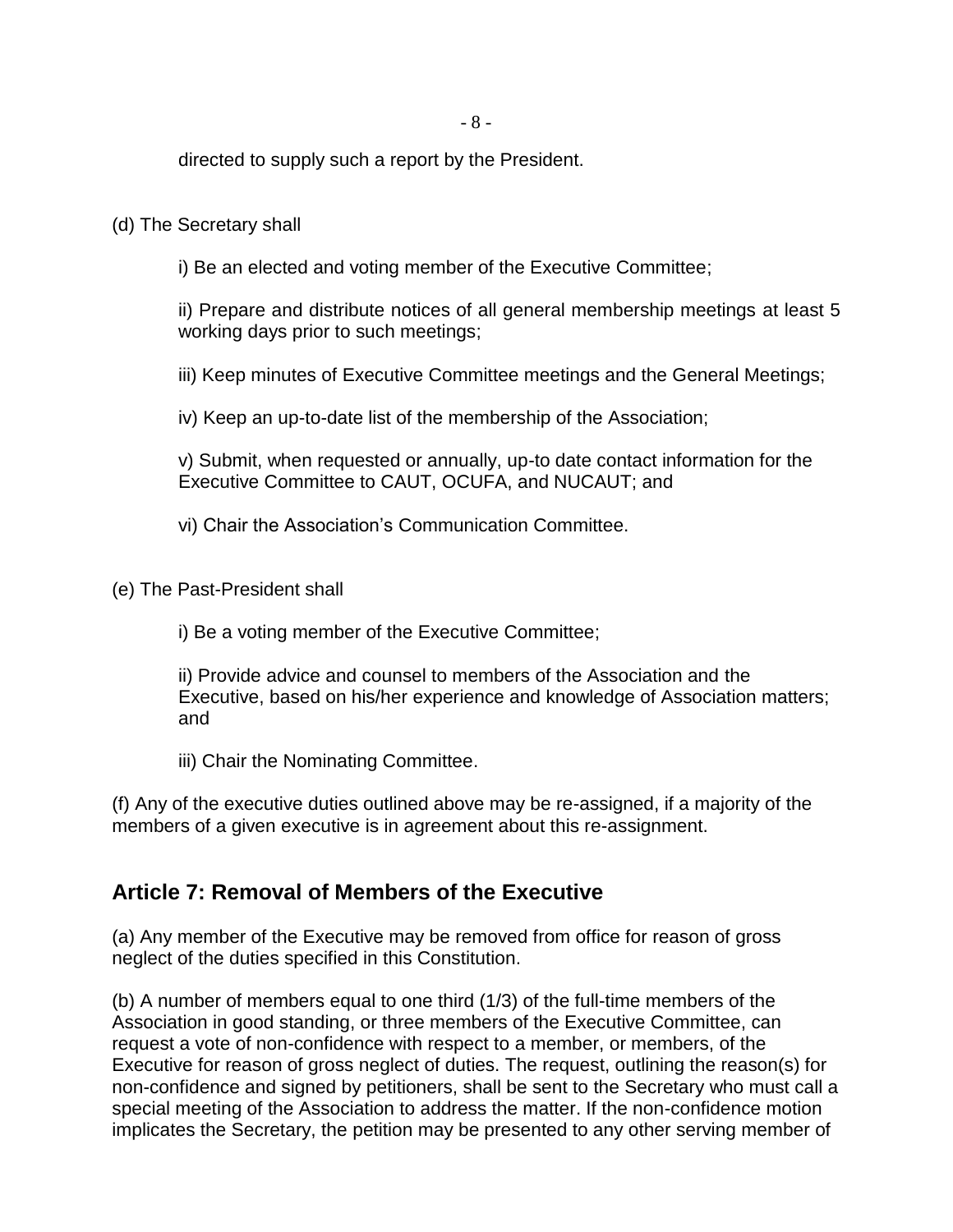the Executive who shall be responsible for ensuring that the requirements of this article are met. Notice of the meeting at which the non-confidence motion shall be considered shall include a complete copy of the original request and must be circulated to the full membership, at least 5 (five) working days in advance of the scheduled meeting. Provided that quorum has been met, voting at the special meeting shall be by secret ballot. Removal requires a two-thirds majority of those present and voting at the meeting.

(c) In the event of the removal of a member of the Executive, that member's position shall be considered vacant and shall be filled in accordance with Article 4 (g).

### **Article 8: Officers and Standing Committees**

(a) The President, on behalf of the Executive, may establish such committees as the Executive shall deem appropriate to assist it in carrying out its responsibilities; and it may delegate to such committees such powers as it shall deem necessary for the implementation of its policies; and it may appoint to such committees any person who is a member in good standing of the Association.

(b) All committees dealing with collective bargaining and with the administration of a Collective Agreement, including grievance handling shall only be established or abolished by amendments to the Constitution.

(c) Members of the collective bargaining committee(s) will be nominated by the Executive. [Moved here from Article 4; is 4(b) in current Constitution.]

(d) The Chairperson of each standing committee, or his/her designate, shall report on activities of the committee at least once a year at the Annual General Meeting, and as requested by the Executive.

(e) In order to deal with collective bargaining and with the election of the President, the Vice-President, the Secretary, and the Treasurer of the Association, there shall be the following standing committees of the Association:

i) Nominating Committee:

The Nominating Committee shall be chaired by the Past President or, if the Past President is not able to chair this Committee, by any other member of the Association appointed by the Executive for that purpose. In addition to the committee chairperson, at least two other members in good standing shall be appointed at the annual general meeting to serve for one-year terms on this committee. Aside from the Committee's chairperson, the members appointed to this committee may not be currently serving on the Executive Committee. Appointments are renewable.

ii) Collective Bargaining Committee (FT):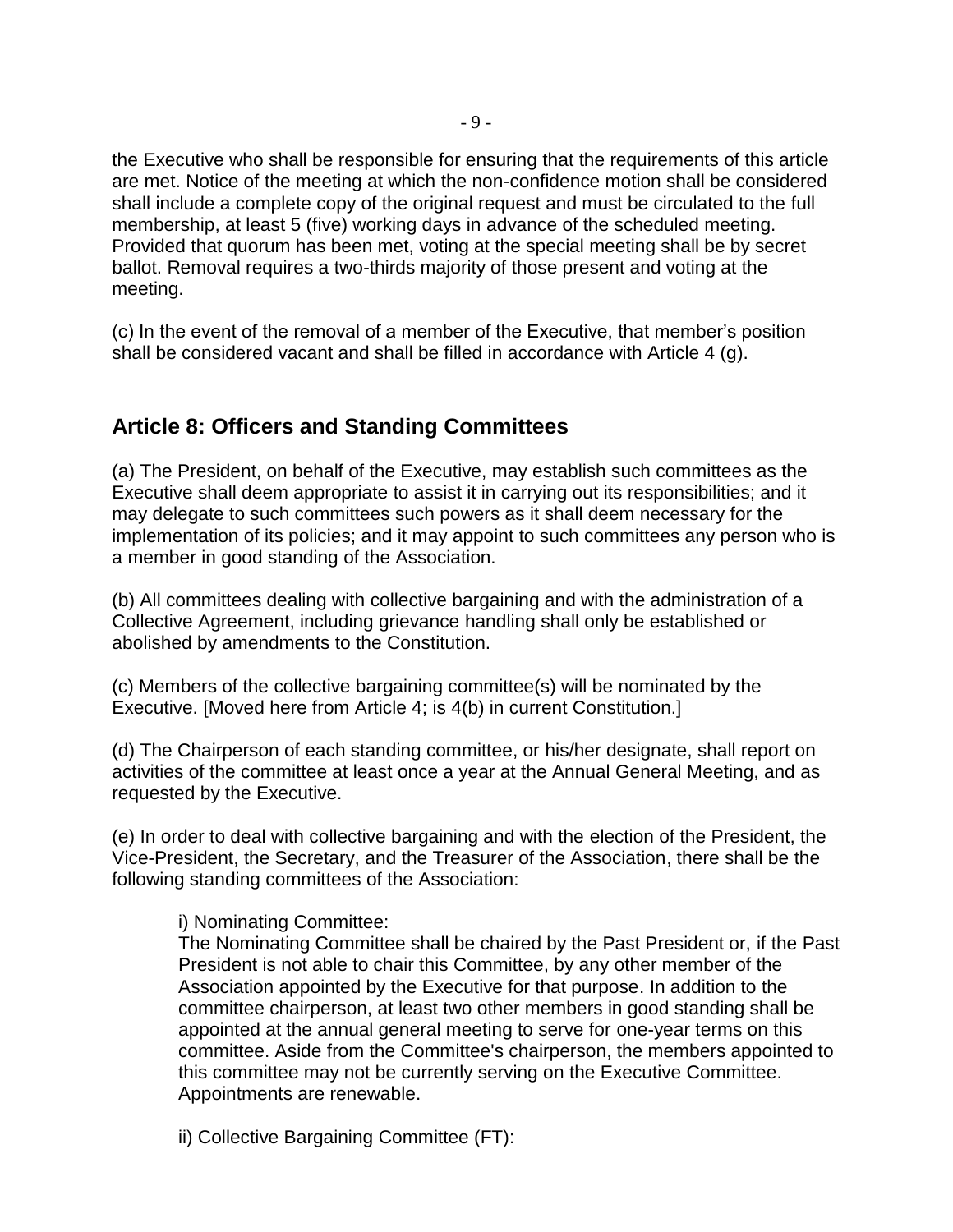The Collective Bargaining Committee (FT) shall be chaired by the President of the Association, who shall not have a vote on the Committee. The Chief Negotiator (FT) shall take office within 90 days of the signing of a new Full-Time Collective Agreement (FTCA) and shall serve until after the signing of the next FTCA. The Collective Bargaining Committee (FT) shall consist of the President of the Association, both Chief Negotiators, and the members of the Full-Time Negotiating Team.

iii) Collective Bargaining Committee (PT):

The Collective Bargaining Committee (PT) shall be chaired by the President of the Association, who shall not have a vote on the Committee. The Chief Negotiator (PT) shall take office within 90 days of the signing of a new Part-Time Collective Agreement (PTCA) and shall serve until after the signing of the next PTCA. The Collective Bargaining Committee (PT) shall consist of the President of the Association, both Chief Negotiators, and the members of the Part-Time Negotiating Team.

(f) In preparing for negotiations, each Bargaining Committee shall consult with the membership in the process of developing bargaining positions and strategies on behalf of the Association. Prior to initiating collective bargaining with the administration, the Executive shall present the Association's bargaining positions and proposals to the membership for approval.

(g) The Chief Negotiators (FT) and (PT) shall be responsible for

(i) Leading the negotiations of new collective agreements, full time and part time respectively;

(ii) Conducting research on salaries and benefits;

(iii) Directing the preparation of proposals for discussion by the Bargaining Committee;

(iv) Informing the membership on matters relating to the negotiation and administration of collective agreements, when requested to do so by the President;

(v) Reporting to the Executive as required or when requested to do so by the President;

(vi) Sitting on both Bargaining Committees—PT and FT; and

(vii) Attending CAUT's annual Forum for Chief Negotiators (Chief Negotiator-FT, or Chief Negotiator-PT if Chief Negotiator-FT is unavailable), and attending OCUFA's CBC meetings.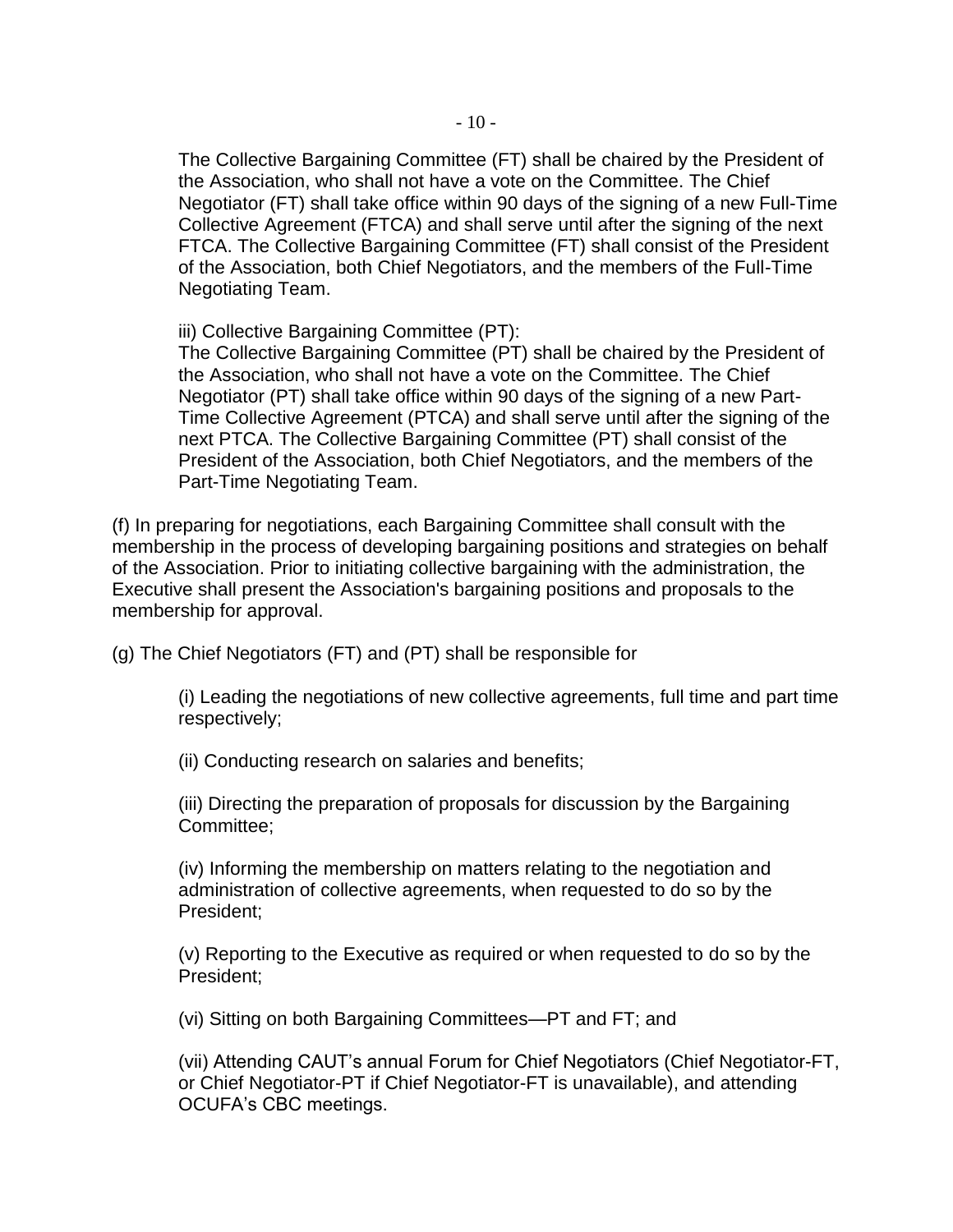(h) The following stipends will be paid to Chief Negotiators: during a bargaining year (the year after a CA has expired), the equivalent of a 3-credit course stipend; and during non-bargaining years, the equivalent of a 1.5-credit course stipend.

(i) The following stipend will be paid during a bargaining year (the year after a CA has expired) to each member of an AUFA Negotiating Team who occupies the second or third chair: the equivalent of a 1.5-credit course stipend.

(j) In order to deal with the management of grievances pursuant to the Collective Agreements on behalf of members of the Association, two Grievance Officers will be appointed by the Executive: a Grievance Officer (PT) and a Grievance Officer (FT). One of the Grievance Officers has the additional duty of representing AUFA at the meetings of the OCUFA Grievance Committee. The term of office for the Grievance Officers shall be one year.

### **Article 9: Meetings and Ratification**

(a) The Annual General Meeting of the Association shall be held during the Winter term of each year, no later than April  $30<sup>th</sup>$ . The election of the new executive will take place during the Annual General Meeting each year. A General Meeting of the Association shall be held during the Fall term of each year.

(b) Additional meetings may be held at the call of the Executive or at the written request to the Secretary of five (5) members of the Association. The President must call a General Meeting of the Association within 20 working days of the receipt of such a written request.

(c) For all General Meetings the membership shall be given at least five (5) days notice (with Saturdays, Sundays and University holidays excluded). Notice shall specify the expected business on the agenda.

(d) A quorum for any membership meeting during the regular term shall be a number equal to one third (1/3) of the full-time members in good standing. For any given academic year a special summer quorum may be set at a meeting called for that purpose.

(e) The Treasurer's Report for the fiscal year ending June 30th will be presented at the first General Meeting held in the Fall term each year. This Report shall include an externally audited income statement if such a statement has been mandated by a majority vote of the Association membership at a previous meeting, or if the Treasurer has been directed to supply such a report by the President.

(f) For the purpose of ratification of a proposed Collective Agreement, on a working day not more than five (5) working days before a ratification vote, the Executive shall call a meeting of those in the affected bargaining unit with at least forty-eight (48) hours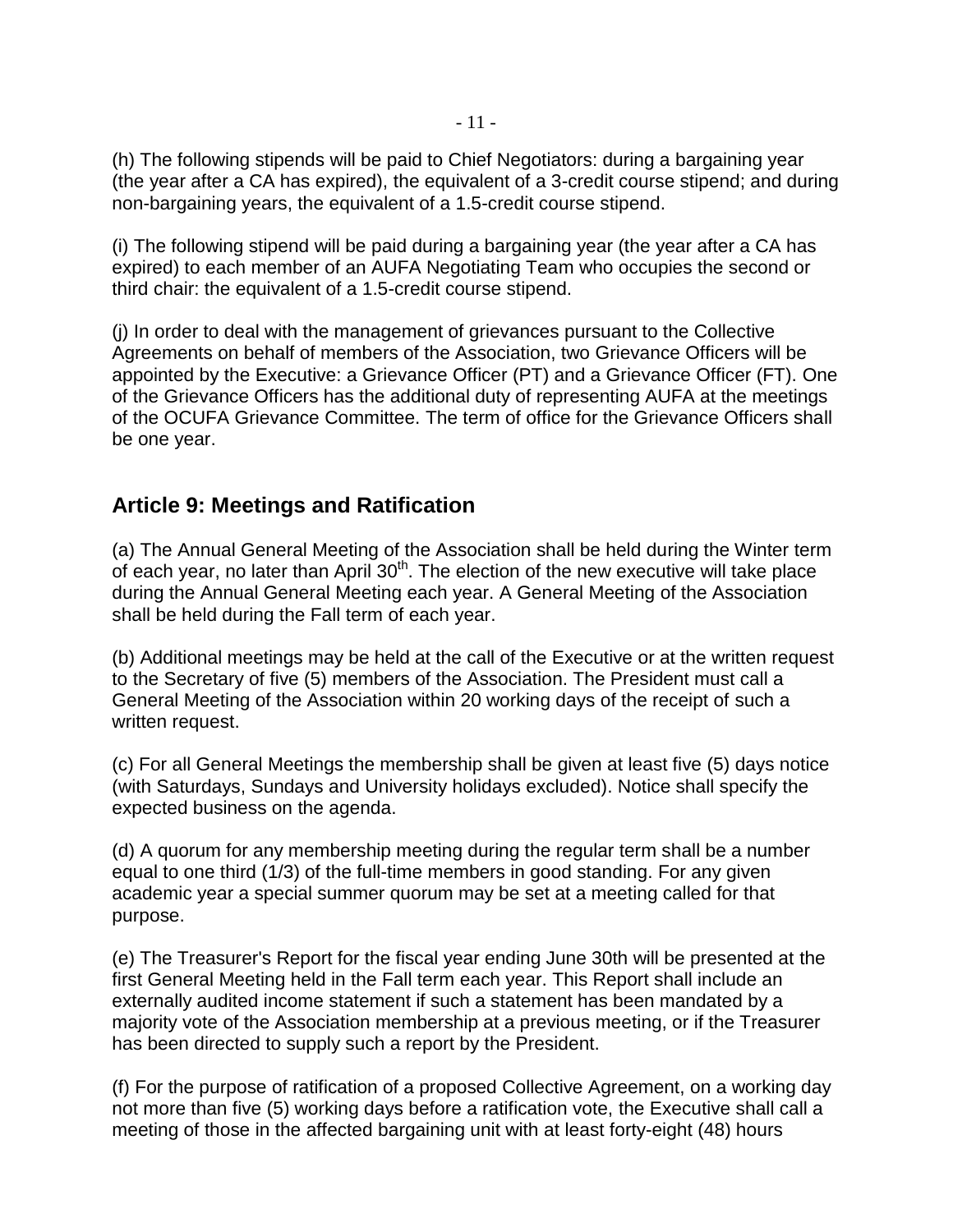notice, during which the president or his/her appointee will explain the terms agreed upon with the University's negotiators.

(g) A ratification vote shall be held by secret ballot of members of the affected bargaining unit. A majority of those voting shall decide whether the tentative agreement is to be accepted or rejected.

(h) All ratification votes shall be conducted over five (5) consecutive working days.

(i) Notwithstanding the foregoing, any strike vote taken by the Association shall be conducted in a manner that is consistent with, and meets the requirements of, the *Labour Relations Act*, 1995 (R.S.O. 1995, c. 232), as amended from time to time.

#### **Article 10: Amendments**

(a) Amendments to this Constitution may only be made at a General Meeting of the Association by a two-thirds majority vote of the members present at that meeting.

(b) A notice of motion to amend this Constitution shall be distributed to the members by the Secretary as directed by the Executive at least five (5) working days prior to the date of the meeting at which such motion is to be made.

(c) Unless otherwise stated, amendments shall take effect immediately upon adoption.

(d) Amendments may be initiated by the Executive or by a number of members equal to one-third (1/3) of the full-time members of the Association in good standing sending their proposed amendment in writing to the Executive.

(e) Upon receipt of a proposed amendment, the Executive shall ensure that the proposed amendment is circulated, along with the notice of the meeting, before the next General Meeting of the Association.

### **Article 11: Dues and Fees**

(a) Dues will be determined by the members during a duly constituted General Meeting. Proposed changes to the level of dues are to be made by the Executive, with notice of the proposed change circulated to the members of the Association in writing at least five (5) working days before the meeting. Fifty percent plus one of those voting at the meeting shall be sufficient to approve a change.

(b) The Executive may from time to time make provision for a Special Levy against each member of AUFA provided that any such Special Levy is first approved by a simple majority of the membership present at a special or regular meeting of the Association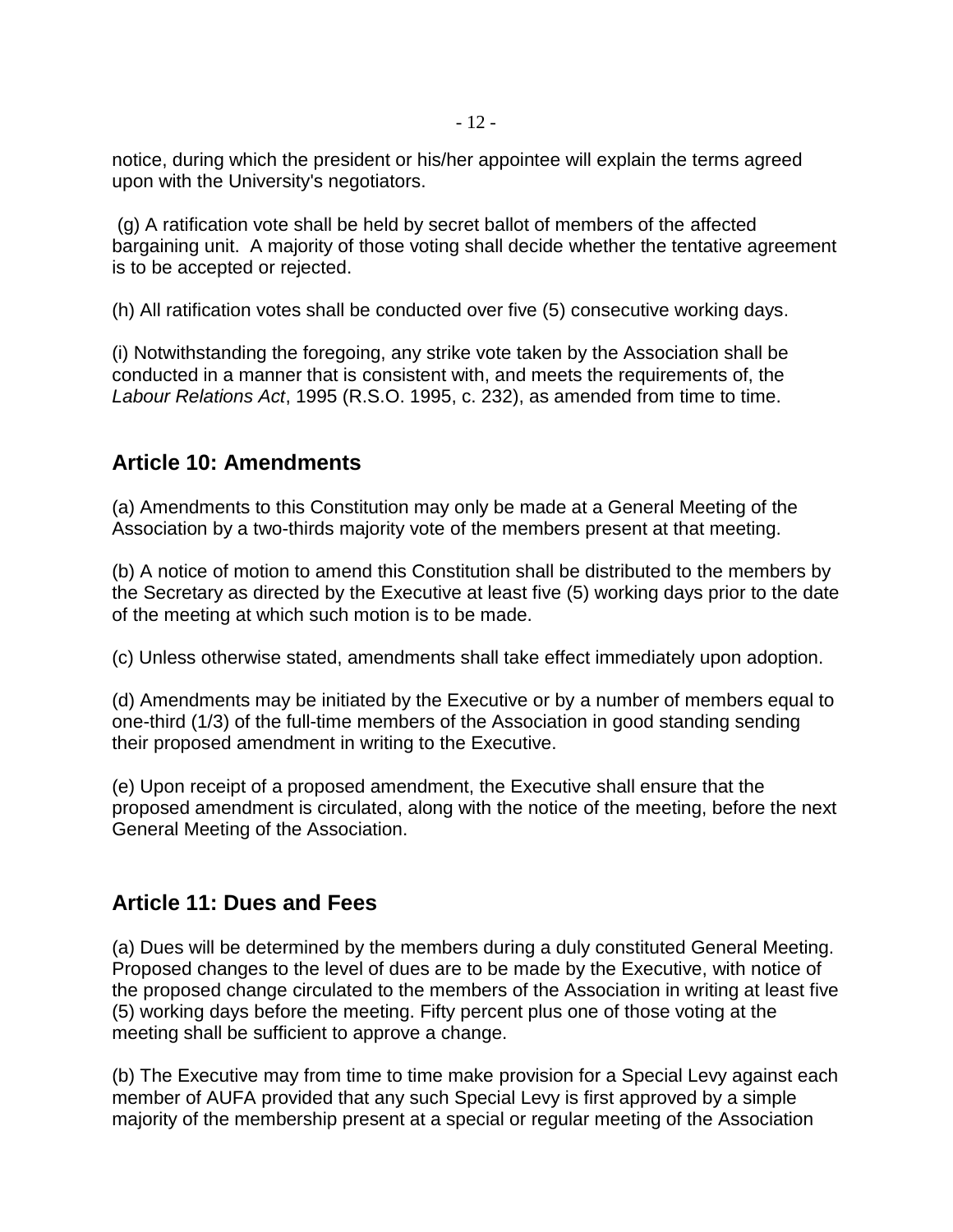and of which members have received written notice of intent at least five (5) working days before the meeting

(c) Members shall have their dues payments suspended and fees waived while they are on unpaid leave, long-term disability, or for periods when they are between employment contracts and not drawing pay as bargaining unit members.

d) The dues paid by members in the full-time unit are as follows: 1% of base salary (regular dues) and 0.15% of base salary (strike fund dues). Base salary is gross salary, but excludes compensation for teaching overload courses. While a faculty member is on sabbatical the membership fee is based on the faculty member's sabbatical salary.

(e) The dues paid by members in the part-time unit are as follows: 2% of the gross salary of the first course taught each term (regular dues) and 0.15% of the gross salary of each course taught each term (strike fund dues). If a sessional instructor is contracted to teach more than one course in any term, he/she pays regular dues that term only on the gross salary for one course.

(f) The dues paid by lab instructors are as follows: 1% of the gross salary of the first lab taught each term (regular dues) and 0.15% of the gross salary of each lab taught each term (strike fund dues). If a lab instructor is contracted to teach more than one lab in any term, he/she pays regular dues that term only on the gross salary of one lab.

[Note: These are the regular dues now being paid by faculty and lab instructors, dues that must have in the past been ratified during General Meetings. Strike dues were ratified during the General Meeting of April 14, 2009. In other words, what is new here is the inclusion of a reference to these dues in the Constitution, not the dues themselves.]

### **Article 12: Voting and Parliamentary Procedures**

(a) The Chairperson of a meeting of the Association shall not vote. In the case of a tie vote, the motion shall be held to fail.

(b) The Chairperson of a meeting of the Executive Committee shall have a regular vote. In the case of a tie vote, the motion shall be held to fail.

(c) The Chairperson of an *ad hoc* or standing committee of the Association, other than the Collective Bargaining Committee, shall have a regular vote. In the case of a tie vote, the motion shall be held to fail.

(d) The Chairperson of the Collective Bargaining Committee shall not vote. In the case of a tie vote, the motion shall be held to fail.

(e) *Robert's Rules of Order* (Newly Revised) shall govern the Association in any matters wherein they are not superseded by this Constitution, special rules of order, and such